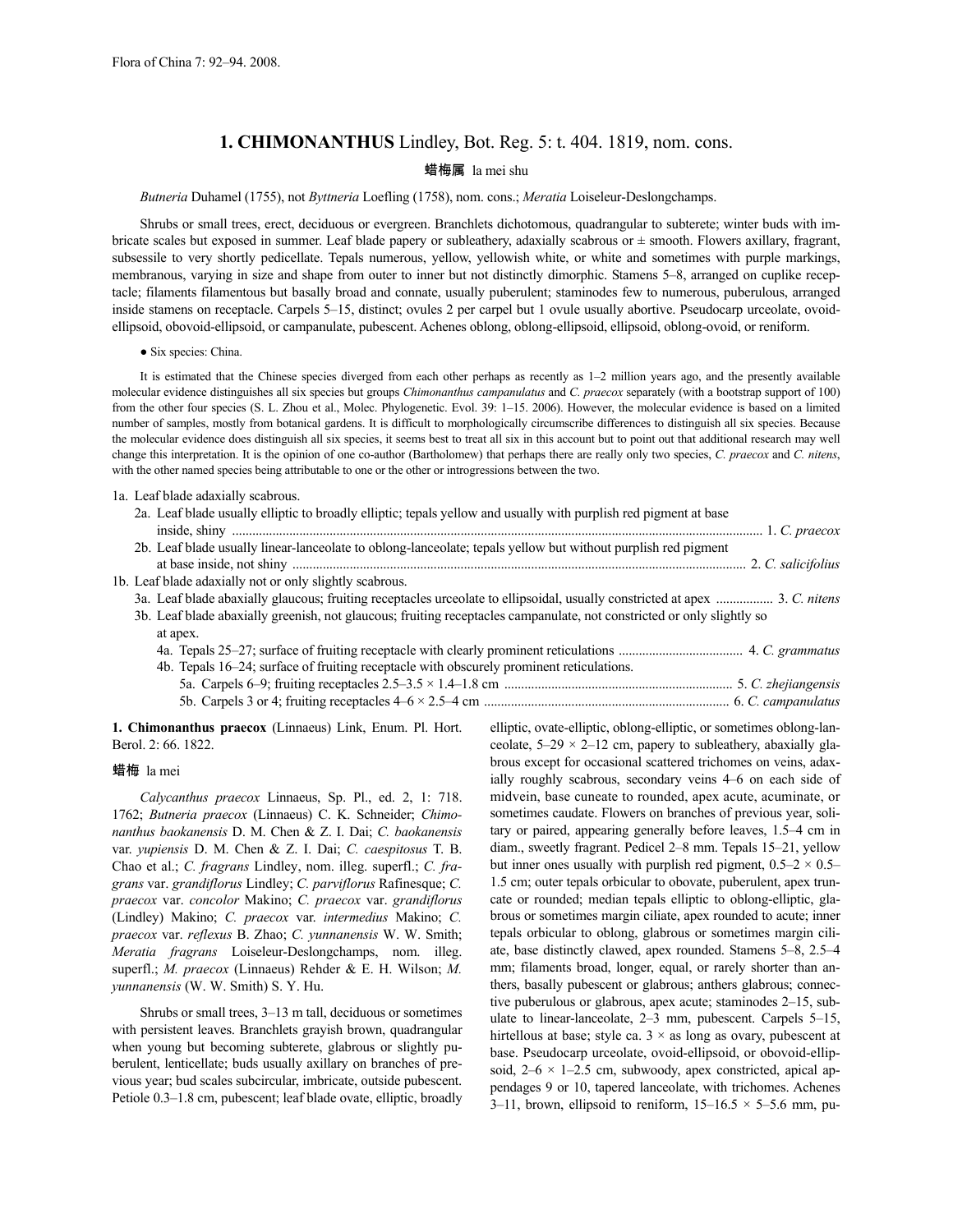#### bescent at base. Fl. Oct–Mar, fr. Apr–Nov.  $2n = 22^*$ .

● Montane forests; 500–1100 m. Anhui, Fujian, Guizhou, Henan, Hubei, Hunan, Jiangsu, Jiangxi, Shaanxi, Shandong, Sichuan, Yunnan, Zhejiang.

This species is cultivated throughout most of China as well as in other temperate areas of the world as a decorative plant, particularly for its sweetly fragrant flowers. The leaves, roots, flowers, and seeds are used medicinally.

Because of its extensive and long cultivation in China, some of the reported distribution is uncertain as to it actually being native.

**2. Chimonanthus salicifolius** S. Y. Hu, J. Arnold Arbor. 35: 197. 1954.

### 柳叶蜡梅 liu ye la mei

*Chimonanthus nitens* Oliver var. *salicifolius* (S. Y. Hu) H. D. Zhang; *C. praecox* (Linnaeus) Link var. *pilosus* L. Q. Chen.

Shrubs, semi-evergreen. Branchlets quadrangular when young but becoming subterete, hirsute. Petiole 3–6 mm, puberulent; leaf blade oblong-elliptic, linear-lanceolate, or oblonglanceolate,  $6-13 \times 2-2.8$  cm, subleathery, base cuneate, apex obtuse to acuminate, both surfaces scabrous, abaxially hispidulous on veins and margin, adaxially light grayish green and with inconspicuous pubescence. Flowers solitary or rarely paired, small. Pedicel short. Tepals 15–17, yellowish; outer tepals elliptic, pubescent outside and on margin; median tepals linear, puberulous; inner tepals lanceolate, base clawed. Stamens 4 or 5. Carpels 6–8. Pseudocarp ovoid-ellipsoid to ellipsoid, 2.3–3.6 cm, constricted at apex. Achenes deep brown, oblong, 1–1.4 cm, puberulous. Fl. Aug–Oct, fr. May.

● Montane forests; 600–800 m. Anhui, Jiangxi, Zhejiang.

The leaves are used as medicine for influenza in Jiangxi.

"*Chimonanthus anhuiensis* T. B. Chao & Zhi X. Chen" (Acta Agric. Univ. Henan. 21: 419. 1987) belongs here but was not validly published because no type was indicated (*Vienna Code*, Art. 37.1).

**3. Chimonanthus nitens** Oliver, Hooker's Icon. Pl. 16: t. 1600. 1887.

### 山蜡梅 shan la mei

*Calycanthus nitens* (Oliver) Rehder; *Chimonanthus nitens* var. *ovatus* T. B. Chao & Z. Q. Li; *Meratia nitens* (Oliver) Rehder & E. H. Wilson.

Shrubs or trees, 1–6 m tall, evergreen. Branchlets quadrangular when young but becoming subterete, puberulous but glabrescent. Petiole 3–10 mm, glabrous or sometimes with short hirsute pubescence; leaf blade elliptic, elliptic-lanceolate, broadly elliptic, or ovate-lanceolate,  $2-13 \times 1.5-5.5$  cm, papery to subleathery, both surfaces green to occasionally very pale green and subscabrous, abaxially glabrous or sometimes with a minute short hirsute pubescence, adaxially shiny and with inconspicuous glandular trichomes, secondary veins abaxially convex and adaxially flattened, reticulate veins obscure, base obtuse to cuneate, apex acuminate, long acuminate, or shortly caudate. Flowers solitary, 0.7–1 cm in diam. Tepals 20–24, yellow to yellowish white, rounded, ovate, obovate, ovate-lanceolate, or oblong,  $3-15 \times 2.5-10$  mm, outside pubescent, inside glabrous. Stamens ca. 2 mm; filaments short, pubescent; anthers ovate, incumbent, longer than filaments; staminodes ca. 1.5 cm, base and base of style with scattered hirsute pubescence. Pseudocarp grayish brown at maturity, urceolate to subcampanulate,  $2-5 \times 1-2.5$  cm, velutinous, apex constricted. Achenes ellipsoid, 1–1.3 cm. Fl. Oct–Jan, fr. Apr–Aug. 2*n* = 22\*.

● Sparse woodlands in mountains, montane limestone areas; 200– 2500 m. Anhui, Fujian, Guangxi, Guizhou, Hubei, Hunan, Jiangsu, Jiangxi, Shaanxi, Yunnan, Zhejiang.

*Chimonanthus nitens* is a good horticultural plant because of its beautiful yellow flowers and evergreen leaves. Its roots are used medicinally, and the dried young leaves are commonly used as tea in Jiangxi and Zhejiang.

**4. Chimonanthus grammatus** M. C. Liu, J. Nanjing Inst. Forest. 1984(2): 78. 1984.

### 突托蜡梅 tu tuo la mei

Shrubs or trees, 4–6 m tall, evergreen. Branches slender, angular, glabrous, with convex lenticels. Petiole 0.7–1.7 cm, thick, glabrous; leaf blade elliptic-ovate to broadly elliptic, 7–  $18 \times 5-8$  cm, leathery, abaxially light greenish and glabrous, adaxially green and shiny, secondary veins 7–9 on each side of midvein, reticulate veins adaxially elevated, base broadly cuneate to rounded, apex long acuminate to shortly caudate. Flowers solitary. Tepals 25–27, yellowish, outside pubescent; outer tepals ovate-orbicular to ovate-elliptic,  $3-9 \times 3-5$  mm; medial tepals ca. 13, linear-lanceolate,  $10-17 \times 2-3$  mm; inner tepals ca. 9, long lanceolate,  $6-10 \times 1-2$  mm, base obscurely clawed. Stamens 6–8; staminodes 14–16, pale, pubescent. Pseudocarp campanulate,  $2.5-4 \times 2-2.7$  cm, torus thick, surface with clearly prominent reticulation, apex not constricted, apical appendages  $\pm$  woody. Achenes brown, oblong-ellipsoid, 1–1.6  $\times$ 0.6–0.8 cm, pubescent. Fl. Oct–Dec, fr. Dec–Jun.

● Woodlands; 200–700 m. Jiangxi (Anyuan).

**5. Chimonanthus zhejiangensis** M. C. Liu, J. Nanjing Inst. Forest. 1984(2): 79. 1984.

### 浙江蜡梅 zhe jiang la mei

Shrubs, evergreen. Bark grayish brown to fulvous brown, with elevated lenticels. Branchlets grayish brown, slightly angular, puberulent. Petiole reddish brown, 5–8 mm, pubescent or glabrous; leaf blade elliptic, ovate-elliptic, oblong-elliptic, broadly ovate, or rarely obovate-lanceolate,  $5-13 \times 2.5-4$  cm, leathery, both surfaces glabrous, abaxially greenish and not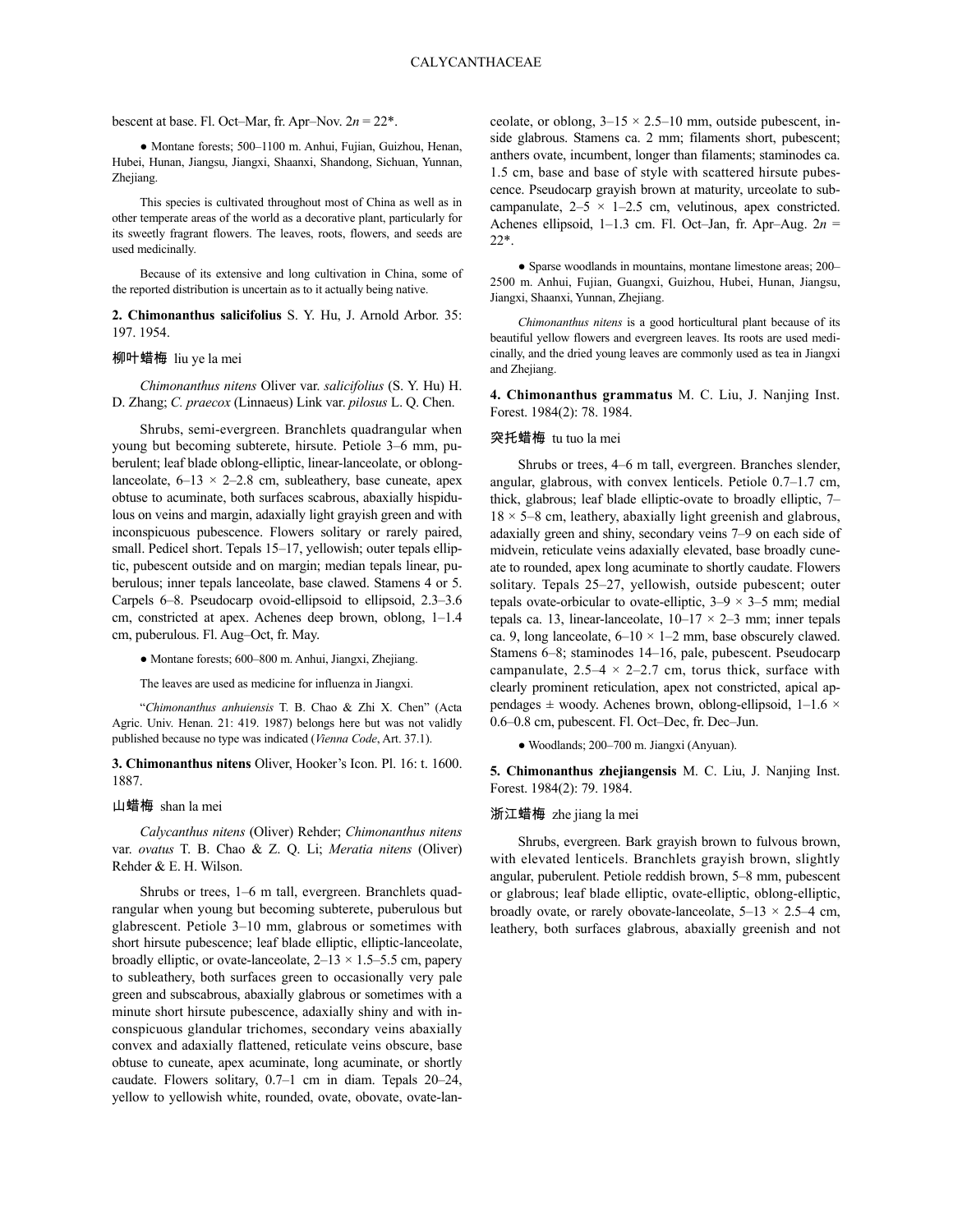glaucous, adaxially green and shiny, secondary veins 6–8 on each side, reticulate veins obscure, base cuneate to broadly cuneate, apex acuminate. Flowers axillary, fragrant. Tepals 16–20, yellowish, outside pubescent; outer tepals 2–4, ovate to oblongelliptic,  $6-10 \times 4-6$  mm; median tepals 7–9, falcately lanceolate,  $1.8-2 \times 0.3-0.5$  cm; inner tepals 4–6, lanceolate,  $6-15 \times$ 1–3 mm, basally clawed. Stamens 5–7; staminodes 8–15, subulate, pubescent. Carpels 6–9; style filamentous, apex exserted. Pseudocarp slightly campanulate,  $2.5-3.5 \times 1.4-1.8$  cm, surface reticulation slightly elevated, apex constricted, apical appendages  $\pm$  woody. Achenes brown, ellipsoid,  $10-13 \times 4-5$  mm. Fl. Oct–Nov, fr. Jun.

● Sparse montane forests; 200–900 m. Zhejiang (Fengyang Shan, Longquan).

**6. Chimonanthus campanulatus** R. H. Chang & C. S. Ding, Acta Phytotax. Sin. 18: 330. 1980.

### 西南蜡梅 xi nan la mei

*Chimonanthus campanulatus* var. *guizhouensis* R. H. Chang.

Shrubs 3–5 m tall, evergreen. Branchlets pubescent. Petiole 0.5–1.8 cm; leaf blade elliptic-lanceolate to oblong, 6.3–  $13.5 \times 1.8 - 4.2$  cm, thinly leathery to papery, both surfaces glabrous, secondary veins 2–6 on each side of midvein, base cuneate, broadly cuneate, or rounded, apex long acuminate. Flowers solitary, ca. 1.8 cm in diam. Pedicel 2–3 mm. Tepals 18–20; outer tepals 4 or 5, brownish yellow, rotund, 3–4 mm, outside densely pubescent; median tepals yellowish, oblongelliptic to elliptic-lanceolate,  $7-12 \times 2-4$  mm; inner tepals yellowish, ovate to obliquely elliptic,  $3-5 \times 1.5-3$  mm, glabrous except for margin puberulous, base nearly clawless. Stamens 5, ca. 4–5 mm; filaments whitish, 1–1.5 mm, basally puberulous; anthers yellowish, 1.8–2 mm; connective 0.5–0.8 mm, apex acuminate; staminodes 7–9, linear, ca. 4 mm or more, as long as or slightly longer than stamens. Carpels 3 or 4(or more). Pseudocarp campanulate,  $4-6 \times 2.5-4$  cm, outside densely brown pubescent, apex not constricted or rarely slightly constricted, apical appendages 4–6. Achenes 3 or 4, brown, ellipsoid to oblong-ovoid,  $1.4-2.6 \times 0.7-1.2$  cm, shiny, pubescent, apex rounded to acute. Fl. Aug–Dec, fr. Sep–Oct of following year.

• Scrub on limestone mountains, riverbanks, along trails; 1000– 2900 m. Guizhou (Xingyi), Yunnan (Luquan).

Y. Fei (Fl. Yunnan. 15: 6. 2003) considered *Chimonanthus campanulatus* to be a synonym of *C. nitens*. However, recent molecular phylogenetic evidence shows *C. campanulatus* to be closer to *C. praecox* (S. L. Zhou et al., Molec. Phylogenet. Evol. 39: 1–15. 2006).